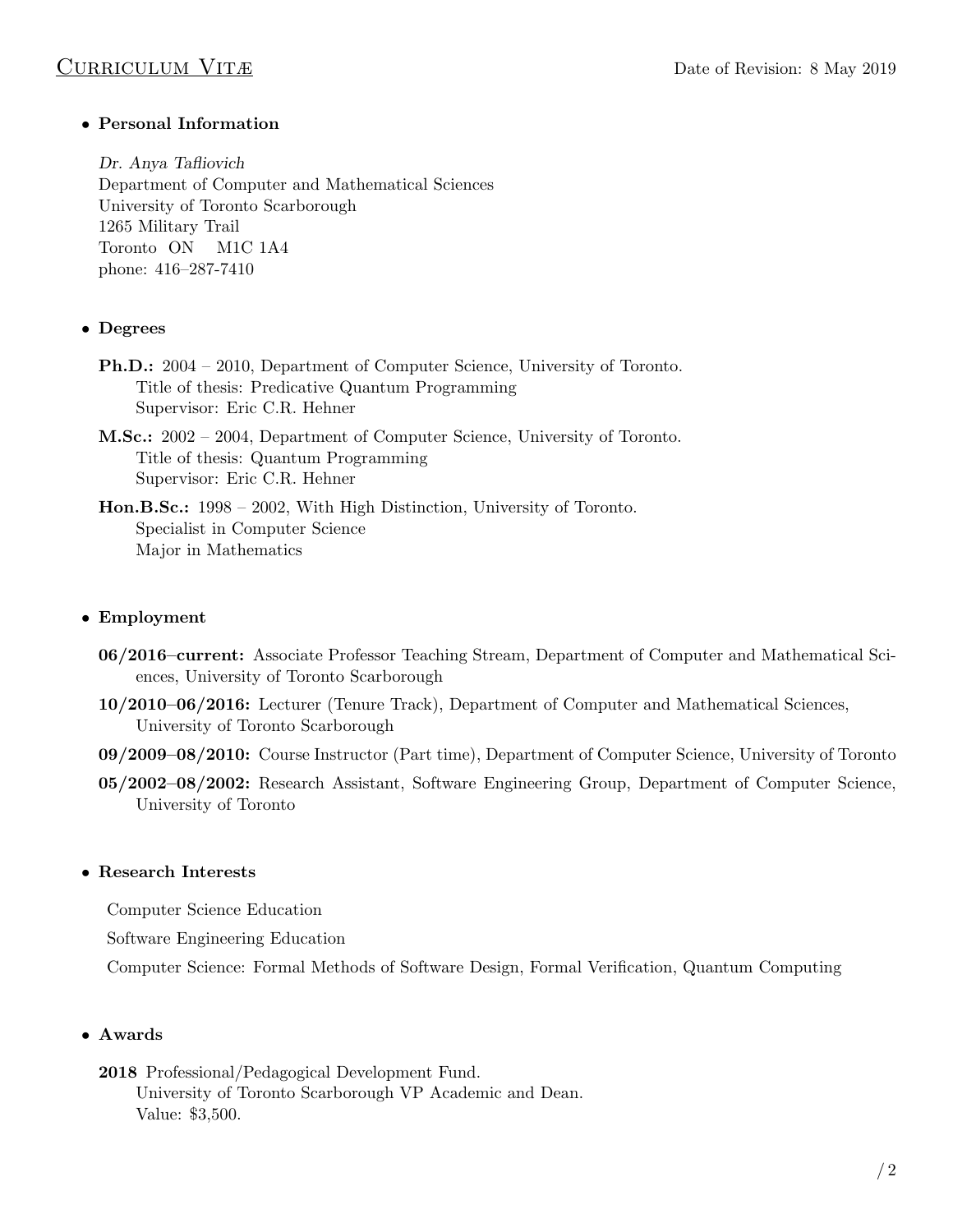- current A Tool For Assessment of Student Android Projects. Anya Tafliovich. University of Toronto Scarborough Teaching Grant. Value: \$5,720.
- 2017 University of Toronto Scarborough Faculty Teaching Award. This highly prestigious award is given annualy to faculty with continuing appointments who hold the rank of Associate Professor or Professor, tenure stream or teaching stream, and who have taught at UTSC for at least five full years. This award can only be won once.
- $2014/12$ –current TAid A TA Aid Application. University of Toronto Instructional Technology Innovation Fund Anya Tafliovich (primary applicant), Jen Campbell, Fransisco Estrada, Daniel Zingaro. Value: \$28,370.
- $2017/04$  MediaCAT A Support Tool for Digital Media Research. Alejandro Paz, Anya Tafliovich (co-applicant). University of Toronto Scarborough Teaching Grant. Value: \$3,830.
- 2015/05–2016/04 Mediating Israel.

Alejandro Paz, Kirsta Stapelfeldt, Anya Tafliovich (co-applicant). University of Toronto Scarborough Vice-Principal Research — Research Competitiveness Fund. Value: \$8,550.

- 2015/04 A server for Software Engineering Courses. Fransisco Estrada and Anya Tafliovich (co-applicant). Teaching Equipment Grant. Value: \$5,470.
- 2013/12–2015/12 Automated Assessment of Students Computer Programs University of Toronto Instructional Technology Innovation Fund Anya Tafliovich (primary applicant), Jen Campbell, Andrew Petersen, Daniel Zingaro. Value: \$13,000
- 09/2005–08/2007 Natural Sciences and Engineering Research Council of Canada (NSERC) Postgraduate Scholarship, PhD level Value: \$42,000
- 09/2005–08/2006 Ontario Graduate Scholarship (OGS) declined Value: \$15,000
- 09/2004–08/2005 Natural Sciences and Engineering Research Council of Canada (NSERC) Postgraduate Scholarship, PhD level Value: \$21,000
- 09/2003–08/2004 Natural Sciences and Engineering Research Council of Canada (NSERC) Postgraduate Scholarship, Master's level Value: \$17,300
- 09/2003–08/2004 Ontario Graduate Scholarship (OGS) declined Value: \$15,000
- 09/2002–08/2003 Ontario Graduate Scholarship (OGS) Value: \$15,000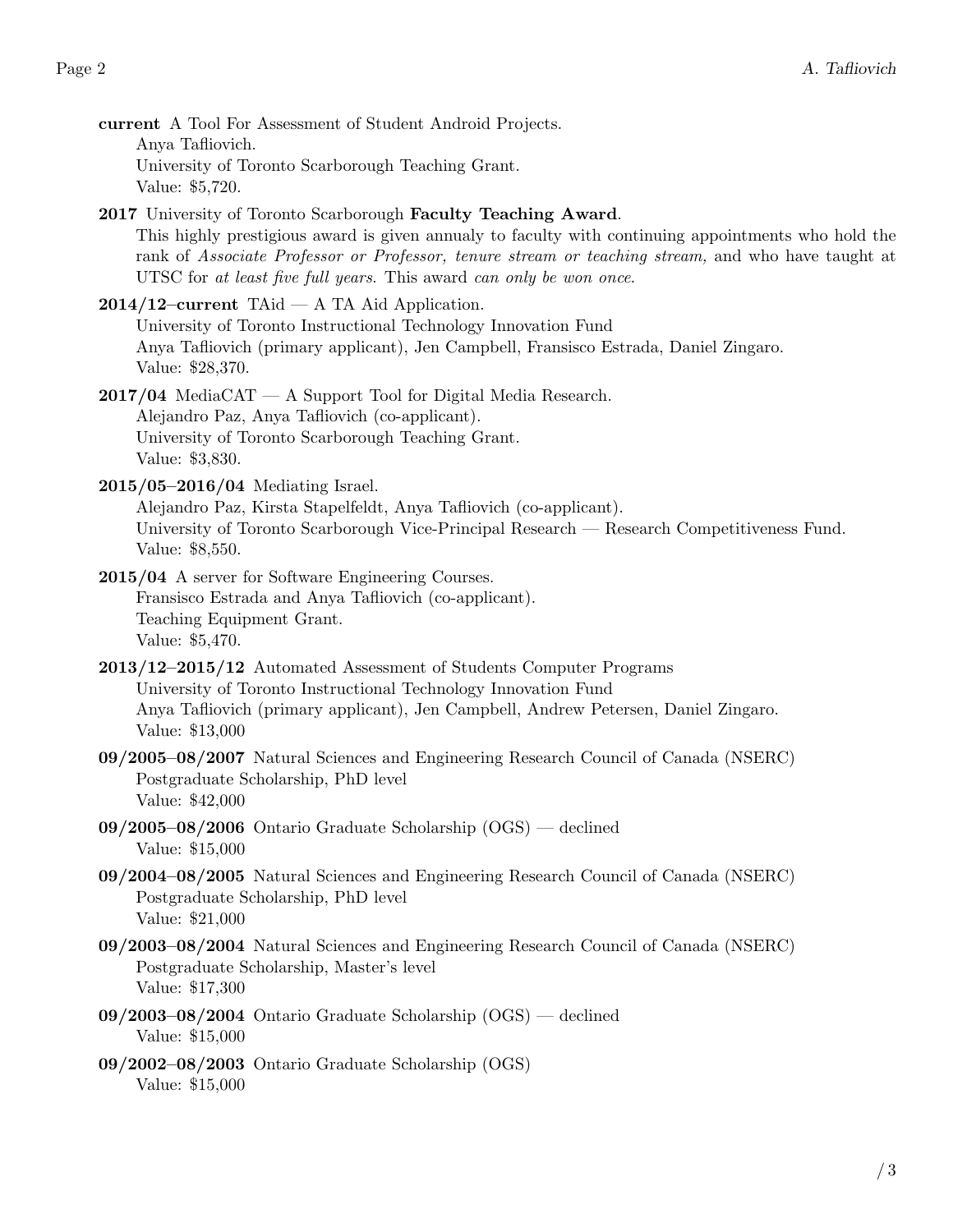# • Teaching

- Engineering Large Software Systems, CSC D01, Winter 2019.
- Introduction to Computer Science, CSC A08, Winter 2019.
- Introduction to Computer Science, CSC A08, Fall 2018.
- Development Project in Computer Science: Web Development for TAid, CSC D94, Fall 2017.
- Development Project in Computer Science: Integrating Third Party Software into TAid, CSC D94, Summer 2017.
- Development Project in Computer Science: Web Development for TAid, CSC D94, Summer 2017.
- Development Project in Computer Science: Upgrading TAid core to Angular 2, CSC D94, Summer 2017.
- Research Project in Computer Science. Automated Testing for a Prover's Assistant, CSC D94, Winter 2017.
- Engineering Large Software Systems, CSC D01, Winter 2017.
- Principles of Programming Languages, CSC C24, Winter 2017.
- Introduction to Software Engineering, CSC C01, Fall 2016
- Software Design, CSC B07, Fall 2016.
- Research Project in Computer Science: Verifying the Verifier; Developing a Test Suite for a Prover's Assistant, CSC D94, Summer 2016.
- Development Project in Computer Science: Building an Android Front End for TAid: A Support System for Large Teaching Teams, CSC D94, Summer 2016.
- Development Project in Computer Science: Improving the Web Front-End for MediaCAT: A Software Tool to Support Digital Media Research, CSC D94, Summer 2016.
- Development Project in Computer Science: Database Schema for MediaCAT: A Software Tool to Support Digital Media Research, CSC D94, Summer 2016.
- Development Project in Computer Science: Learning State-of-the-Art Technologies: Scala and Angular2, CSC D94, Summer 2016.
- Engineering Large Software Systems, CSC D01, Winter 2016.
- Principles of Programming Languages, CSC C24, Winter 2016.
- Research Project in Computer Science: Extending Zotero, CSC D94, Winter 2016.
- Research Project in Computer Science: Developing Software Tools to
- Support Digital Media Research, CSC D94, Winter 2016.
- Introduction to Software Engineering, CSC C01, Fall 2015.
- Software Design, CSC B07, Fall 2015.
- Research Project in Computer Science: Developing Software Tools to Support Digital Media Research, CSC D94, Fall 2015.
- Introduction to Computer Programming, CSC A20, Summer 2015.
- Research Project in Computer Science: Developing Software Tools to Support Digital Media Research, CSC D94, Summer 2015.
- Research Project in Computer Science: Improving Netty, a Prover's Assistant, CSC D94, Summer 2015.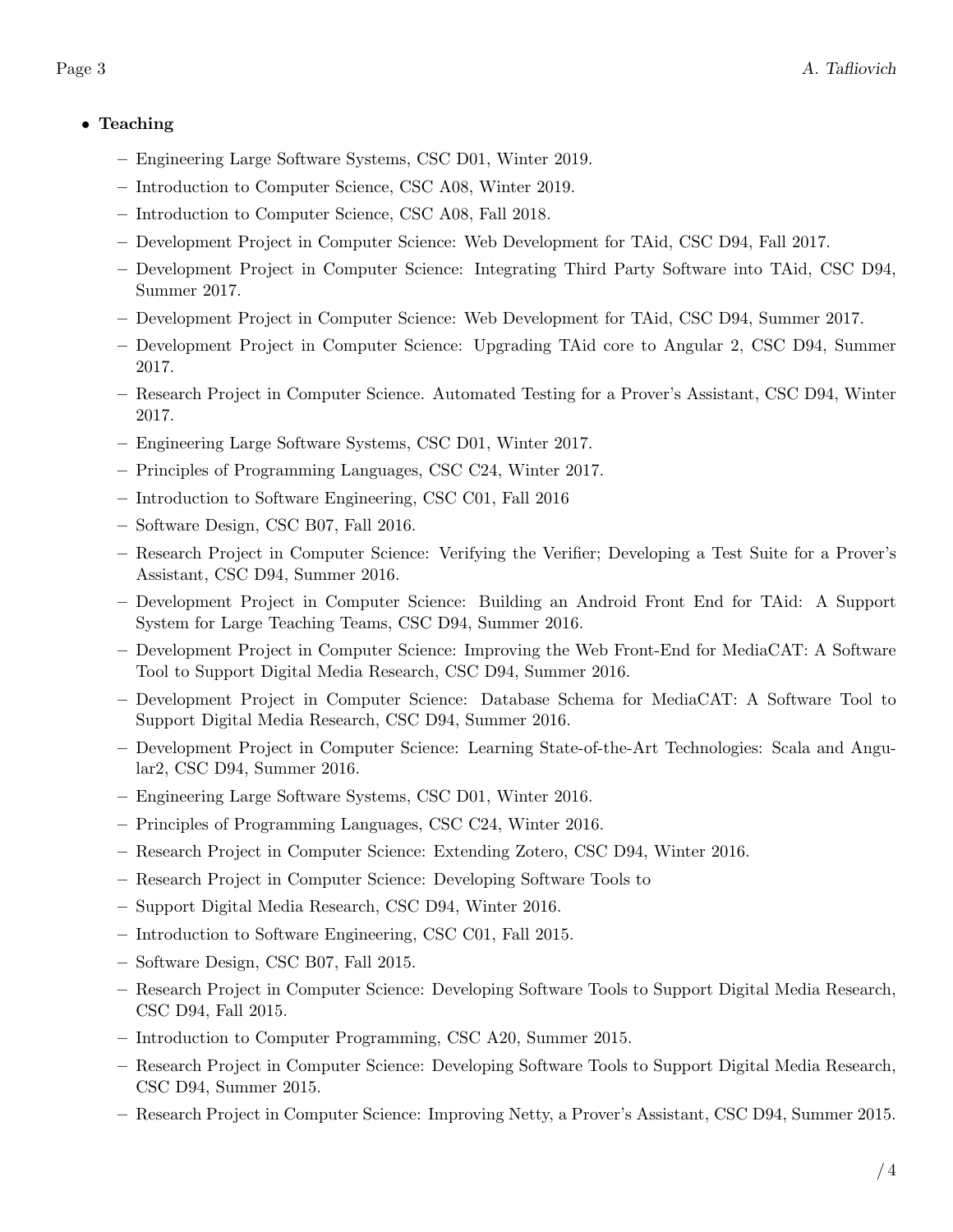- Engineering Large Software Systems, CSC D01, Winter 2015.
- Principles of Programming Languages, CSC C24, Winter 2015.
- Topics in Theoretical Computer Science: Formal Methods of Software Design, CSC D72, Winter 2015.
- Research Project in Computer Science: Improving Netty, a Prover's Assistant, CSC D94, Fall-Winter 2014-2015.
- Research Project in Computer Science: Statistical Data Analysis in a Computer Science Education Study, CSC D94, Fall-Winter 2014-2015.
- Introduction to Software Engineering, CSC C01, Fall 2014.
- Software Design, CSC B07, Fall 2014.
- Research Project in Computer Science: Reading course on Formal Verification, CSC D94, Fall 2014.
- Engineering Large Software Systems, CSC D01, Winter 2014.
- Principles of Programming Languages, CSC C24, Winter 2014.
- Research Project in Computer Science: Investigating Quipper, a Quantum Programming Language, Fall-Winter 2013-2014.
- Introduction to Software Engineering, CSC C01, Fall 2013. Software Design, CSC B07, Fall 2013.
- Introduction to Computer Science for the Sciences, CSC A20, Summer 2013.
- Engineering Large Software Systems, CSC D01, Winter 2013.
- Principles of Programming Languages, CSC C24, Winter 2013.
- Research Project in Computer Science: Using HOL Theorem Prover to Verify Probabilistic Programs, Fall-Winter 2011-2012.
- Introduction to Computer Science for the Sciences, CSC A20, Summer 2011.
- Principles of Programming Languages, CSC C24, Winter 2011.
- Introduction to Computer Science, CSC A48, Winter 2011.
- Principles of Programming Languages, CSC324, Summer 2010.
- Principles of Programming Languages, CSC324, Winter 2010.
- Introduction to Computer Science, CSC148, Winter 2010.
- Accelerated Introduction to Computer Science, CSC 150, Fall 2009.
- Introduction to Computer Programming (an Engineering Science course), CSC 180, Fall 2009.
- Principles of Programming Languages, CSC324, Summer 2008.
- Principles of Programming Languages, CSC324, Winter 2008.
- Publications
	- Anya Tafliovich, Thomas Caswell, and Francisco Estrada: Teaching Software Engineering with Free Open Source Software Development: An Experience Report. In Proceedings of The 31st IEEE International Conference on Software Engineering Education and Training (CSEE&T 2019).
	- Francisco Estrada and Anya Tafliovich: Bridging the Gap Between Desired and Actual Qualifications of Teaching Assistants: An Experience Report. In Proceedings of the 22nd Annual Conference on Innovation and Technology in Computer Science Education (ITiCSE 2017).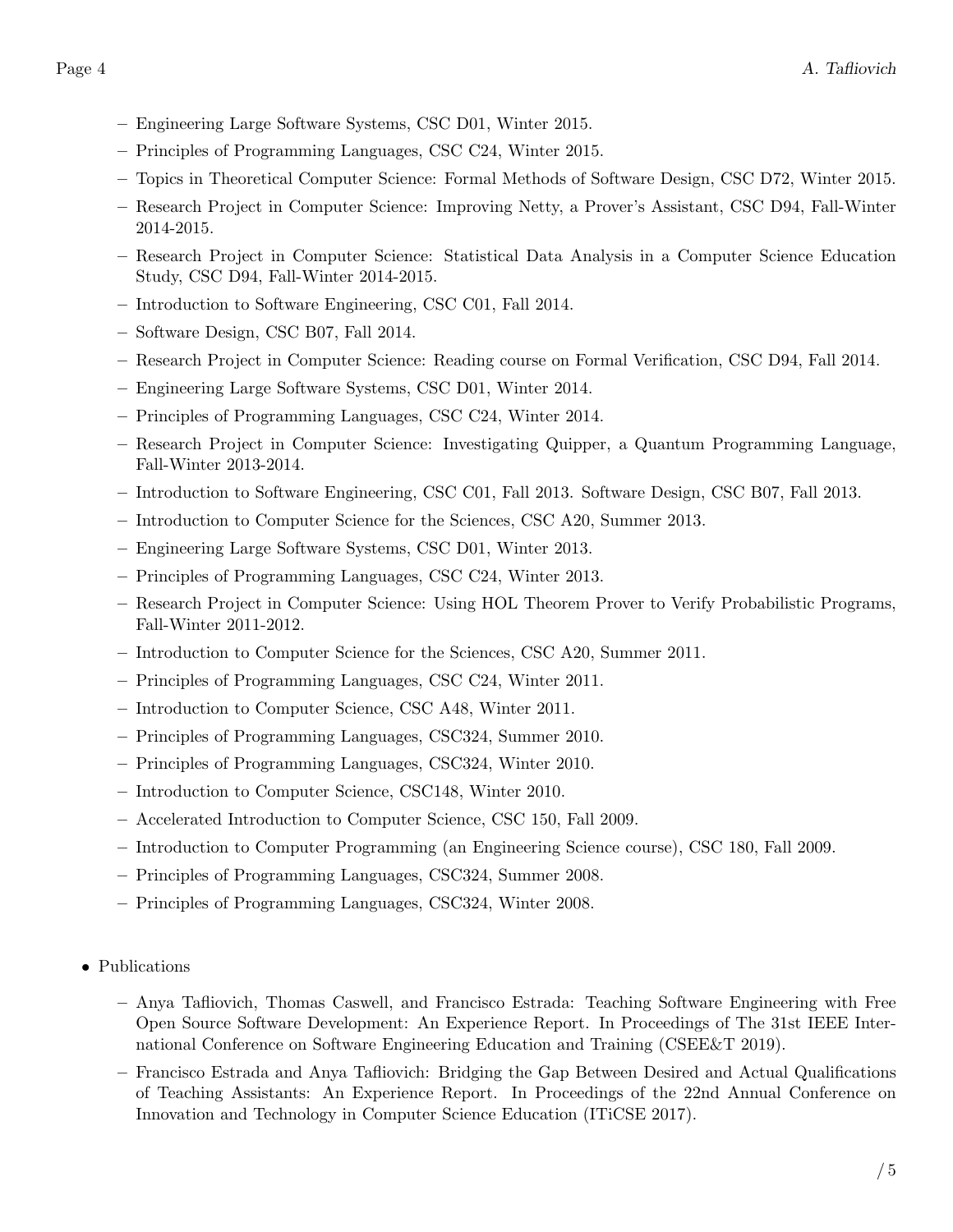- Anya Tafliovich, Jennifer Campbell, Daniel Zingaro, Francisco Estrada, and Leo Porter: Forming Strong and Effective Student Teams. Birds of a Feather Session. In Proceedings of the 48th ACM Technical Symposium on Computer Science Education (SIGCSE 2017).
- Andrew Petersen, Michelle Craig, Jennifer Campbell, and Anya Tafliovich: Revisiting why students drop CS1. Cited for excellence. In Proceedings of the 16th Koli Calling International Conference on Computing Education Research (KOLI 2016).
- Anya Tafliovich, Andrew Petersen, and Jennifer Campbell. Evaluating Student Teams: Do Educators Know What Students Think? In Proceedings of the 47th ACM Technical Symposium on Computer Science Education (SIGCSE 2016).
- Jennifer Campbell, Stan Kurkovsky, Chun Wai Liew, and Anya Tafliovich. Scrum and Agile Methods in Software Engineering Courses. Panel. In Proceedings of the 47th ACM Technical Symposium on Computer Science Education (SIGCSE 2016).
- Jennifer Campbell, Anya Tafliovich. An Experience Report: Using Mobile Development To Teach Software Design. In Proceedings of the 46th ACM Technical Symposium on Computer Science Education (SIGCSE 2015).
- Anya Tafliovich, Andrew Petersen, and Jennifer Campbell. On the Evaluation of Student Team Software Development Projects. In Proceedings of the 46th ACM Technical Symposium on Computer Science Education (SIGCSE 2015).
- Anya Tafliovich, Jennifer Campbell, and Andrew Petersen. A Student Perspective on Prior Experience in CS1. In Proceedings of the 44th ACM Technical Symposium on Computer Science Education (SIGCSE 2013).
- Anya Tafliovich and Eric C.R. Hehner. Programming with quantum communication. In Proceedings of the 7th ETAPS Workshop on Quantitative Aspects of Programming Languages (QAPL), volume 253(3) of Electronic Notes in Theoretical Computer Science (ENTCS), 19 pages, York, UK, 2009.
- Anya Tafliovich. It's not magic: I can prove it. In Proceedings of the GHC New Investigators, 4 pages, Orlando, USA, 2007.
- Anya Tafliovich and Eric C.R. Hehner. Programming telepathy: Implementing quantum non-locality games. In Proceedings of the 10th Brazilian Symposium on Formal Methods, 13 pages, Ouro Preto, Brazil, 2007. (Primary author, Presenter). Invited for a special issue of Elsevier's Electronic Notes in Theoretical Computer Science (ENTCS).
- Anya Tafliovich and Eric C.R. Hehner. Quantum predicative programming. In Proceedings of the 8th International Conference on Mathematics of Program Construction (MPC), volume 4014 of Lecture Notes in Computer Science (LNCS), 18 pages, Kuressaare, Estonia, 2006.
- Marsha Chechik, Bennet Devereux, Steve M. Easterbrook, Arie Gurfinkel, Albert Lai, Viktor Petrovykh, Anya Tafliovich, and Christopher Thompson-Walsh. χchek: A model checker for multi-valued reasoning. In Proceedings of the 25th International Conference on Software Engineering (ICSE), 4 pages, Portland, USA, 2003.

### • Posters Presented at Meetings and Symposia

- On quantum non-locality. Grace Hopper Celebration of Women in Computing, Orlando, USA, 2007.
- Formalizing quantum pseudo-telepathy games. The 4th International Workshop on Quantum Programming Languages, Oxford, United Kingdom, 2006.